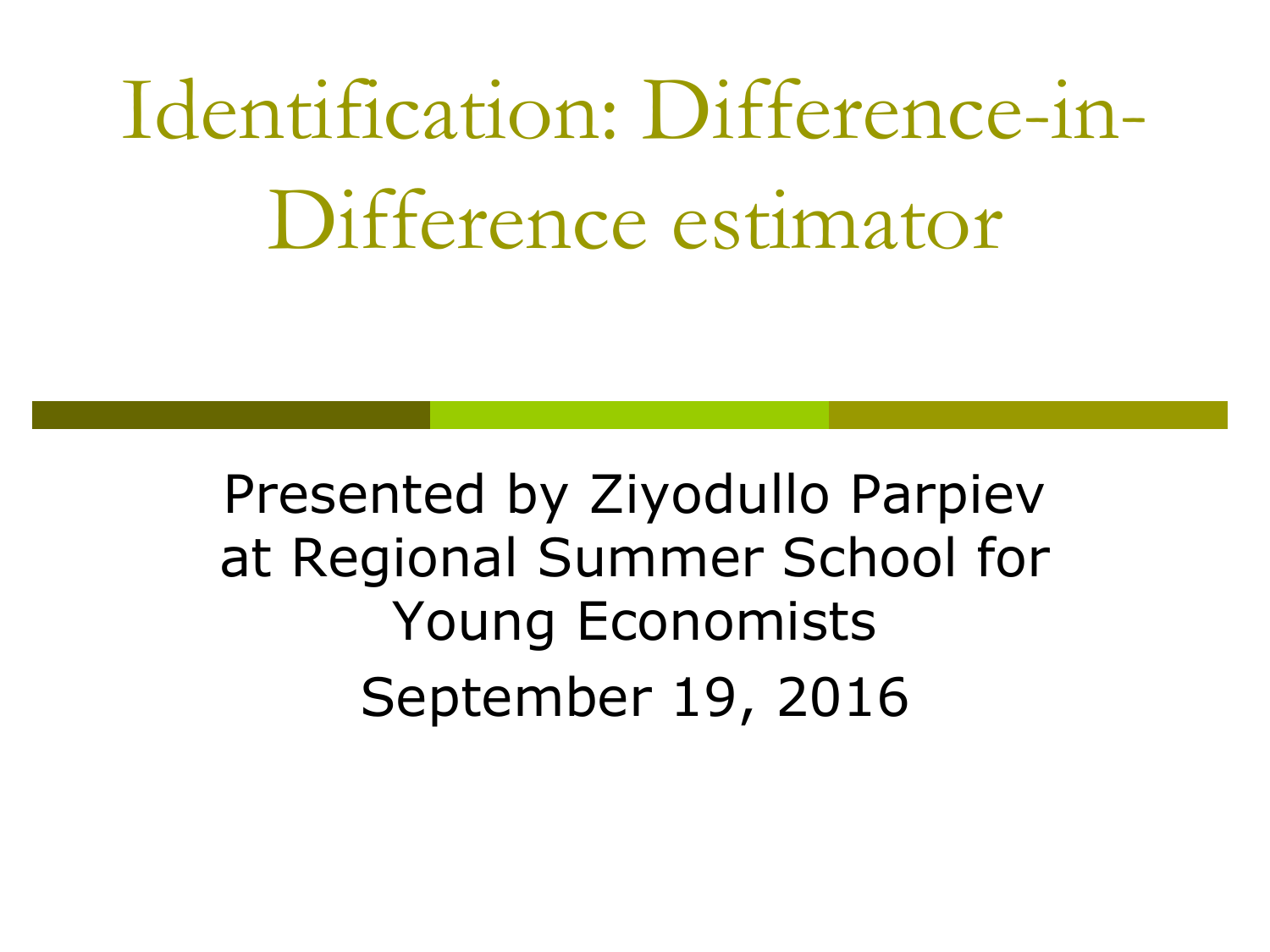# Today's Class

- Non-experimental Methods: Difference-indifferences
	- **Understanding how it works**
	- **How to test the assumptions**
	- **Some problems and pitfalls**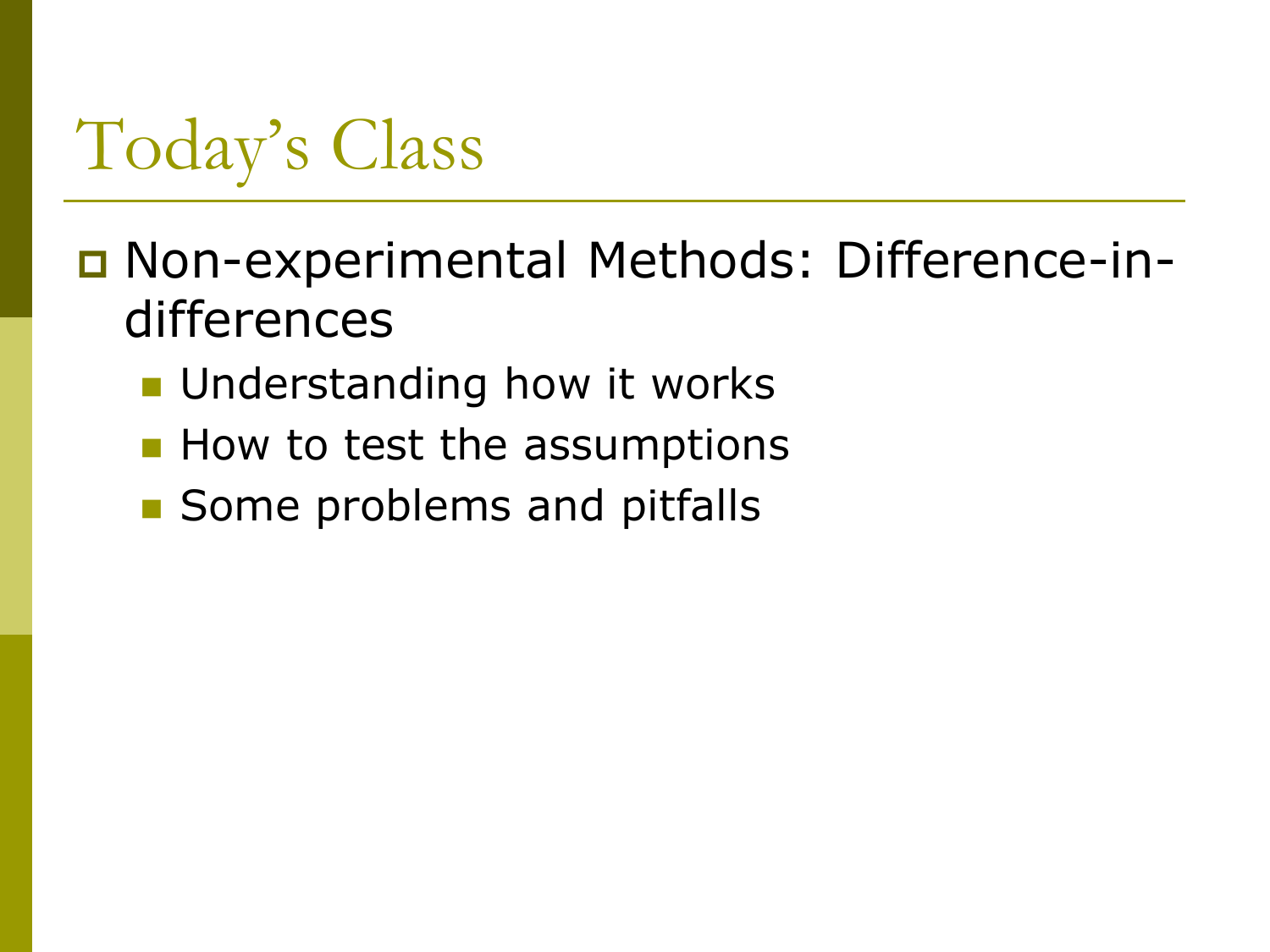## Why are experiments good?

 Treatment is *random* so it's independent of other characteristics

 This independence allows us to develop an *implied counterfactual*

**□** Thus even though we don't observe  $E[Y_0 | T=1]$  we can use  $E[Y_0 | T=0]$  as the counterfactual for the treatment group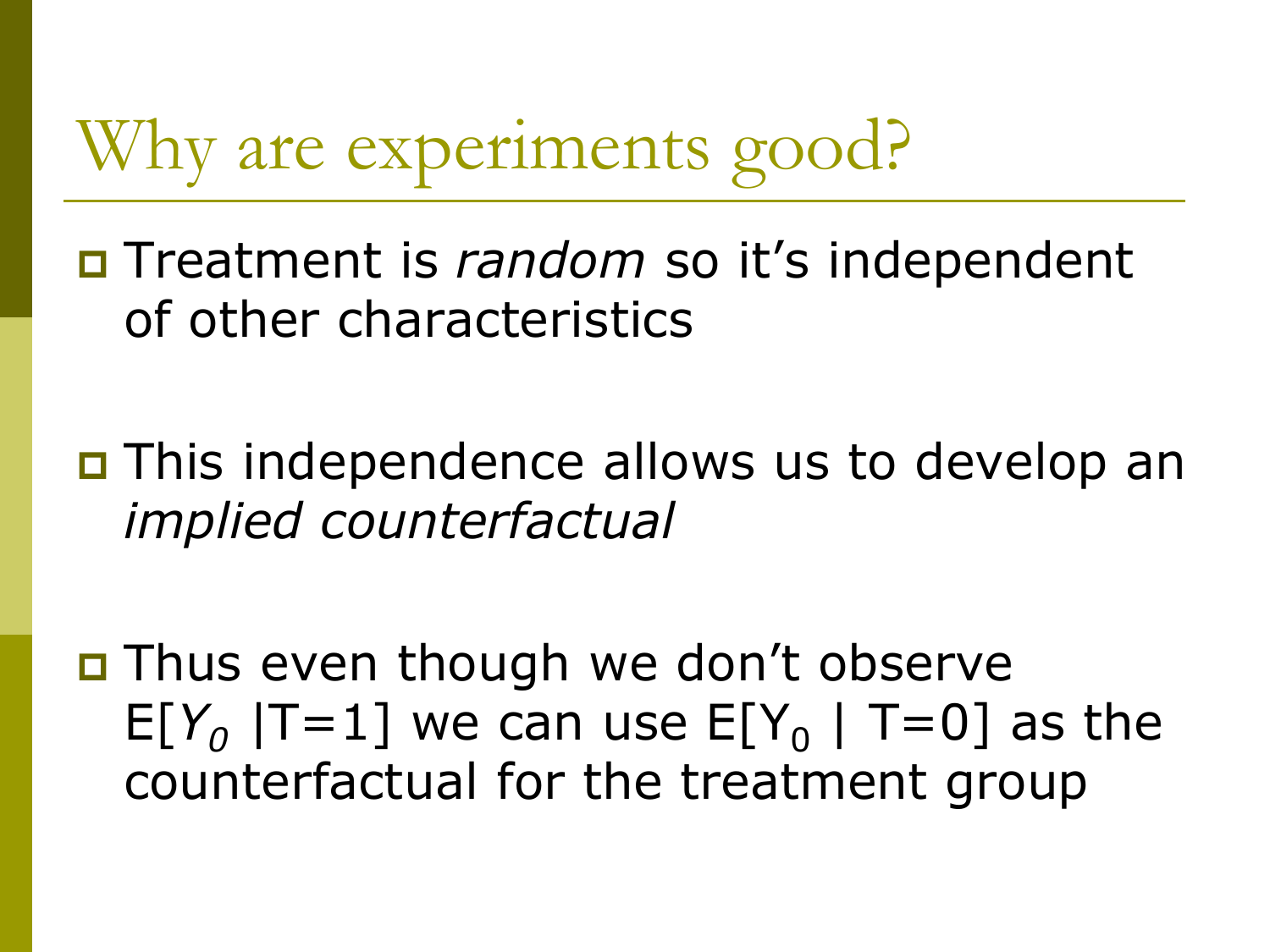## What if we don't have an experiment

- Would like to find a group that is exactly like the treatment group but didn't get the treatment
- **E** Hard to do because
	- **Lots of unobservables**
	- Data is limited
	- **Selection into treatment**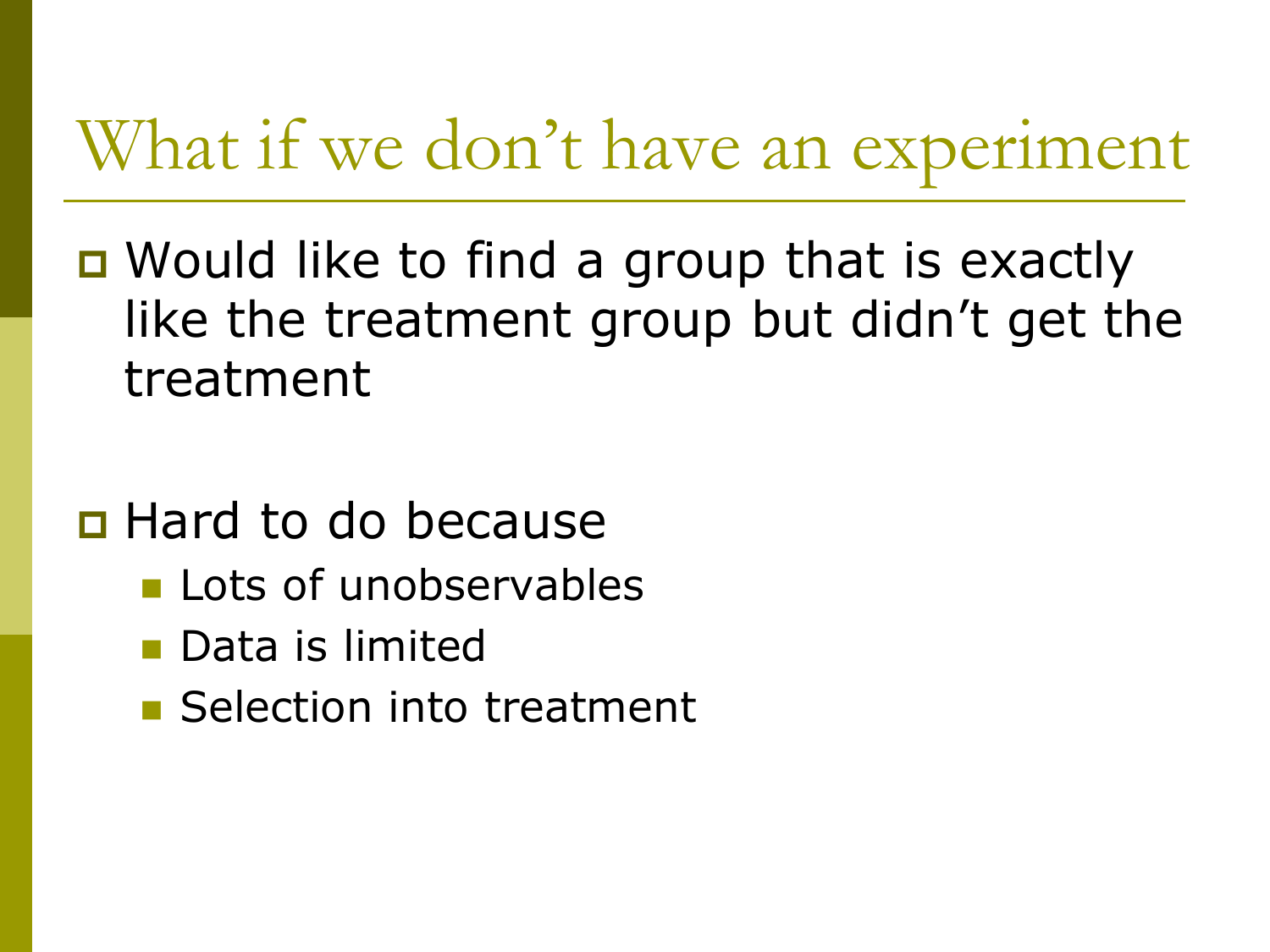# John Snow

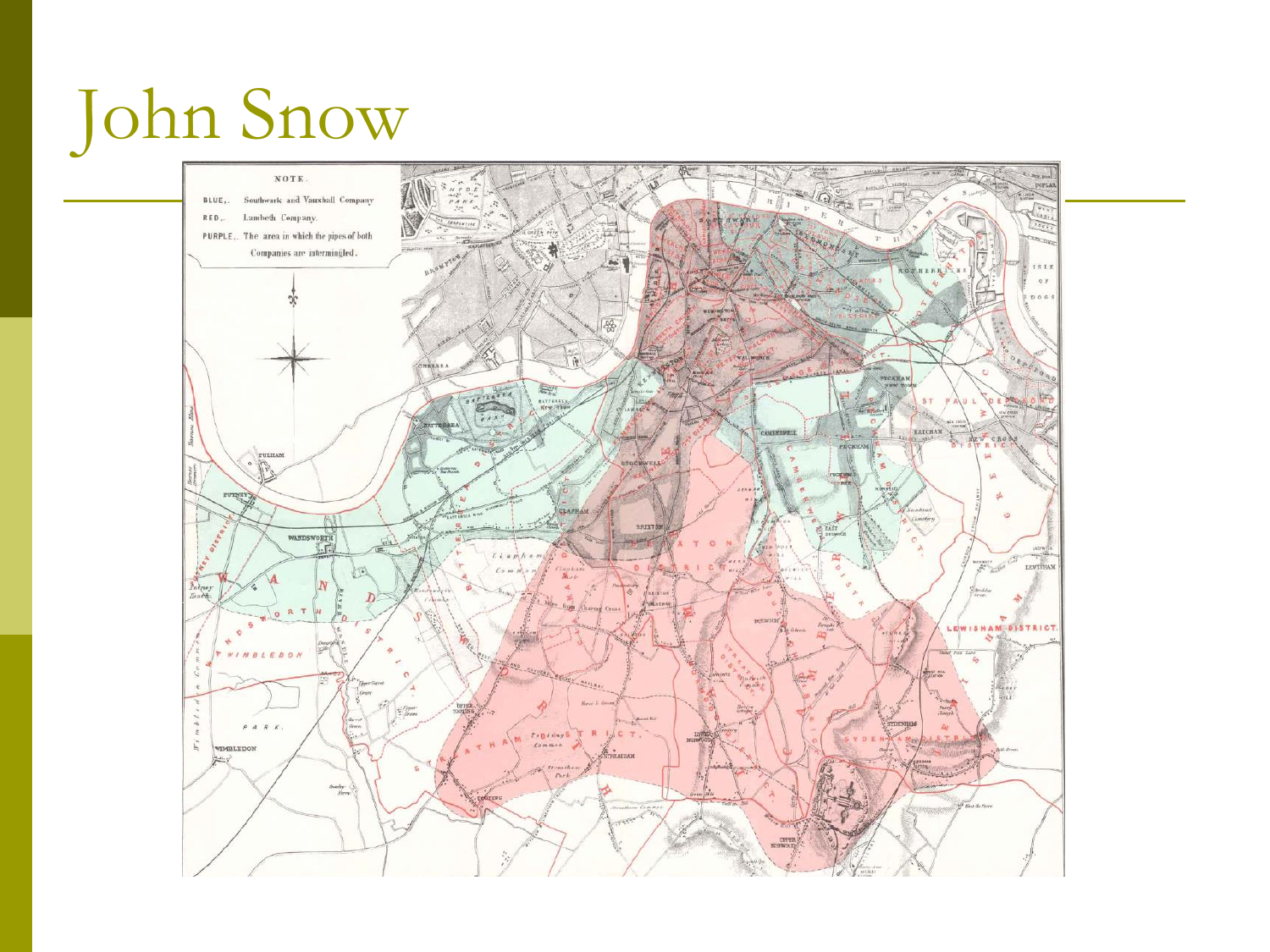# Background Information

- D Water supplied to households by competing private companies
- **□** Sometimes different companies supplied households in same street
- In south London two main companies:
	- **Lambeth Company (water supply from Thames** Ditton, 22 miles upstream)
	- Southwark and Vauxhall Company (water supply from Thames)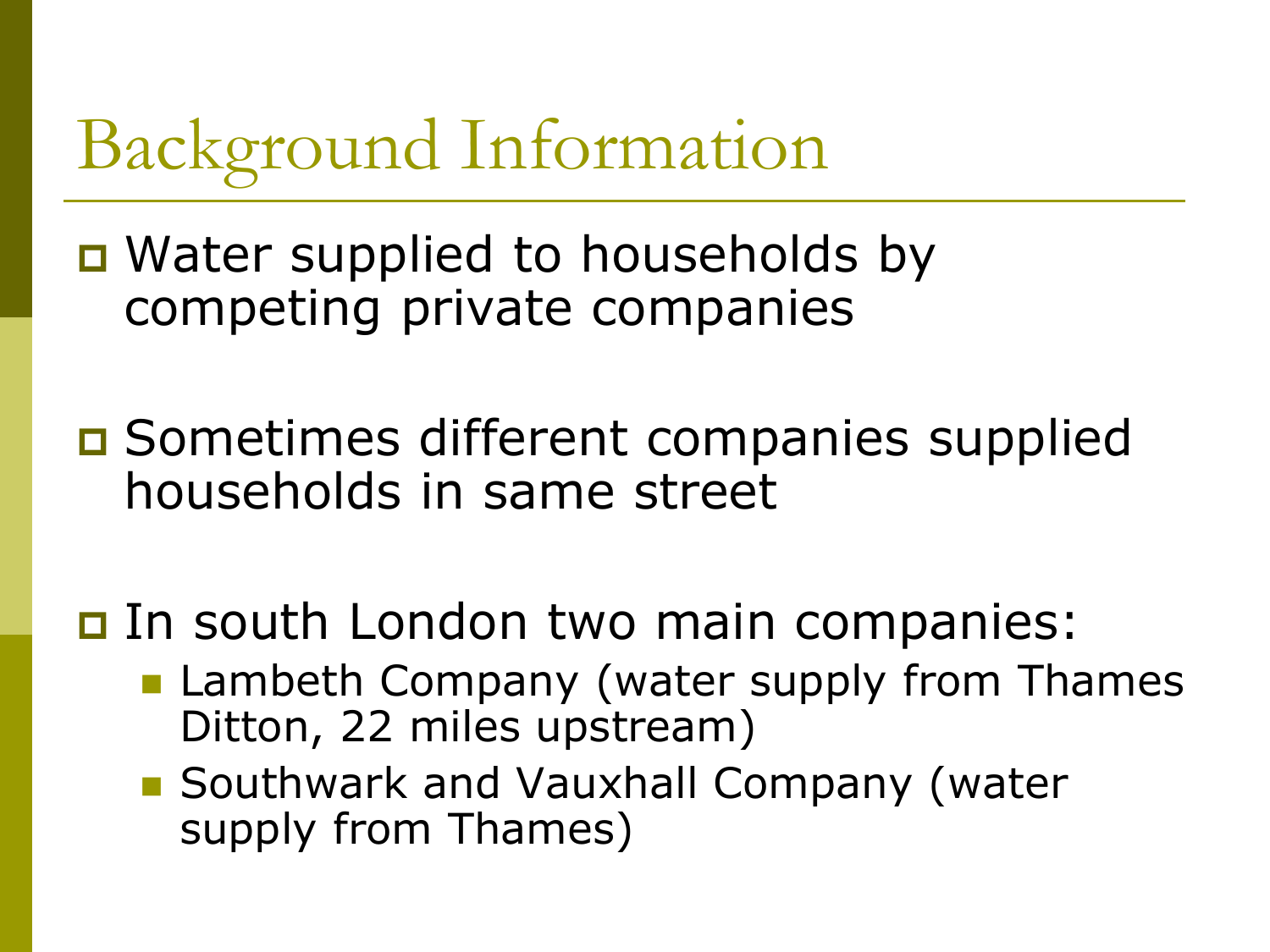## In 1853/54 cholera outbreak

■ Death Rates per 10000 people by water company

- **Lambeth** 10 **Southwark and Vauxhall** 150
- **D** Might be water but perhaps other factors
- Snow compared death rates in 1849 epidemic
	- **Lambeth** 150
	- **Southwark and Vauxhall 125**
- In 1852 Lambeth Company had changed supply from Hungerford Bridge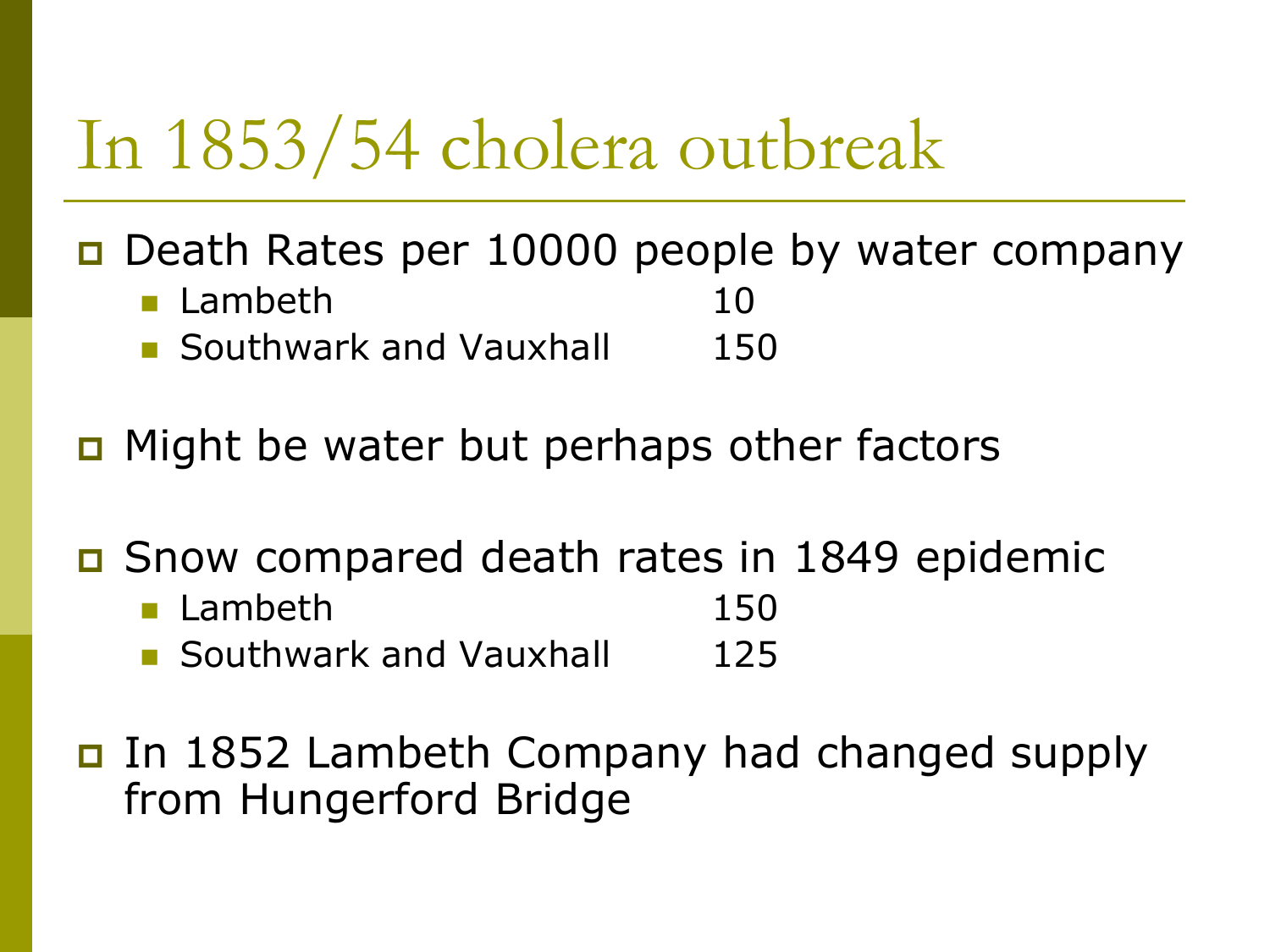# The effect of clean water on cholera death rates

|                              | 1849  | 1853/<br>54 | <b>Difference</b> |
|------------------------------|-------|-------------|-------------------|
| Lambeth                      | 150   | 10          | $-140$            |
| Vauxhall<br>and<br>Southwark | 125   | 150         | 25 <sub>1</sub>   |
| <b>Difference</b>            | $-25$ | 140         | $-165$            |

Counterfactual 2: 'Control' group time difference. Assume this would have been  $\angle$  true for 'treatment' group

Counterfactual 1: Pre-Experiment difference between treatment and control—assume this difference is *fixed* over time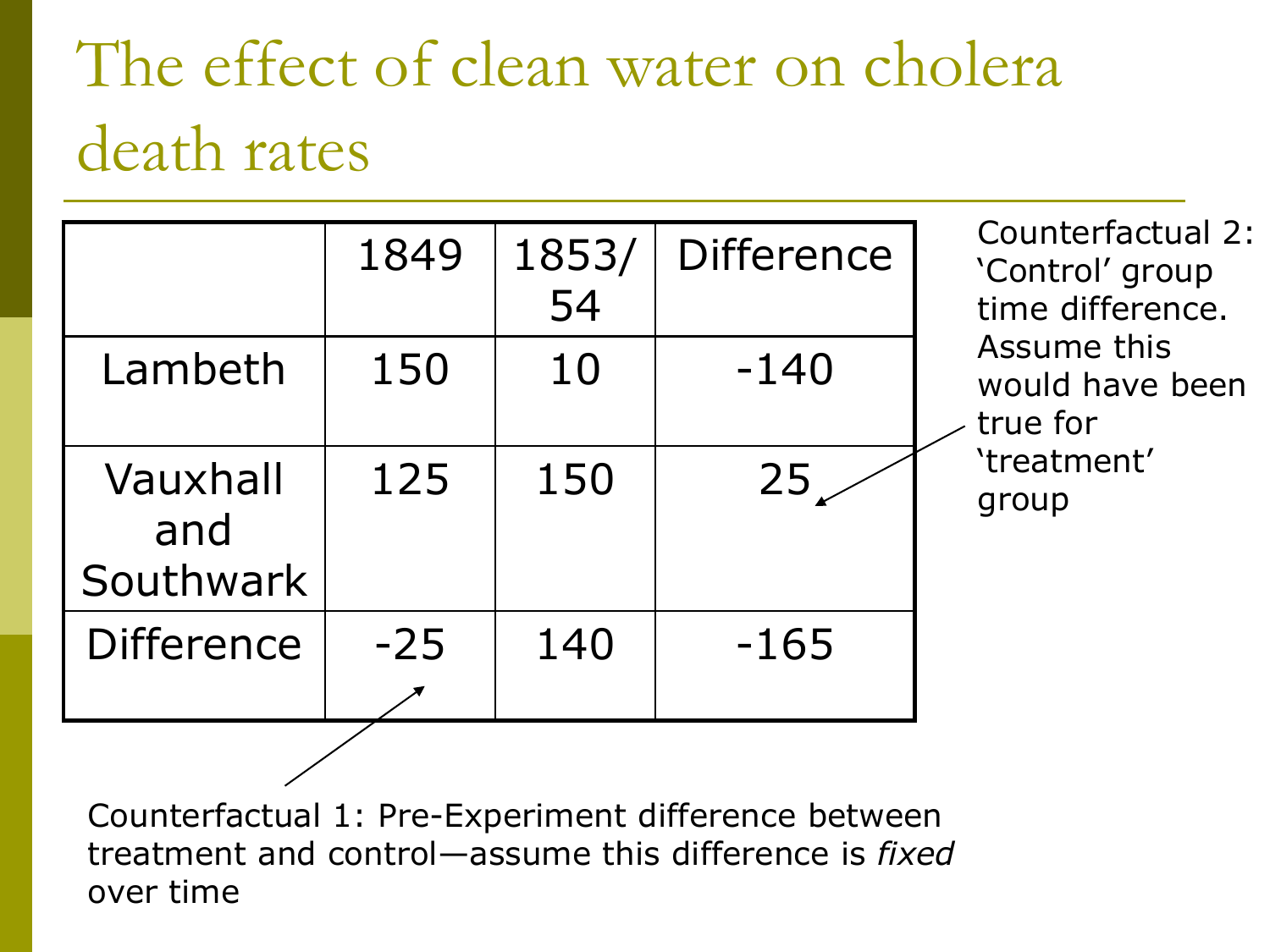# This is basic idea of Differences-in-Differences

- □ Have already seen idea of using differences to estimate causal effects
	- **Treatment/control groups in experimental data**
- We need a counterfactual because we don't observe the outcome of the treatment group when they weren't treated (i.e. (*Y<sup>0</sup> | T=1*))
- Often would like to find 'treatment' and 'control' group who can be assumed to be similar in every way except receipt of treatment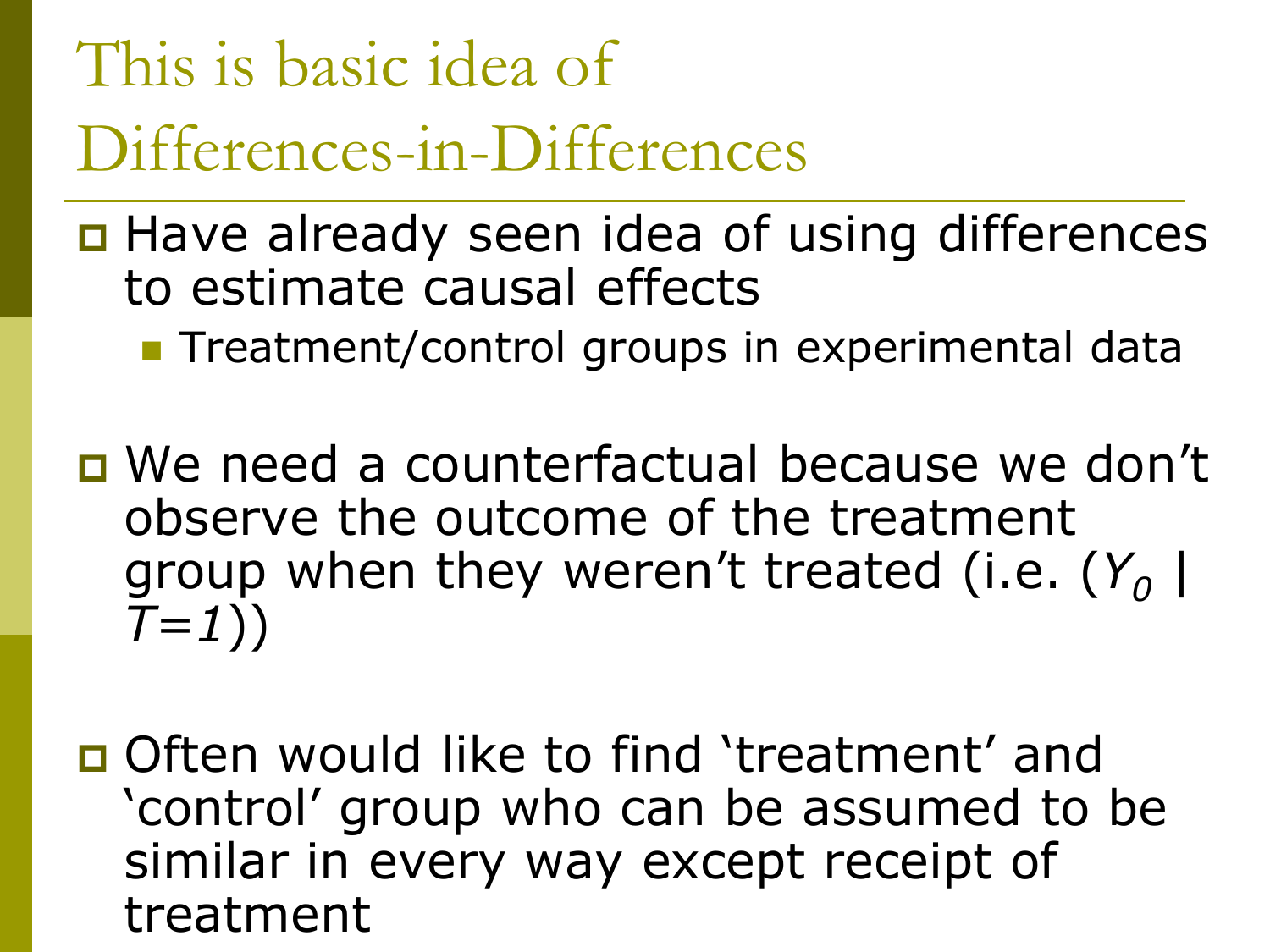# A Weaker Assumption is..

- **D** Assume that, in absence of treatment, difference between 'treatment' and 'control' group is constant over time
- With this assumption can use observations on treatment and control group pre- and posttreatment to estimate causal effect

#### Idea

- Difference pre-treatment is 'normal' difference
- Difference pre-treatment is 'normal' difference + causal effect
- Difference-in-difference is causal effect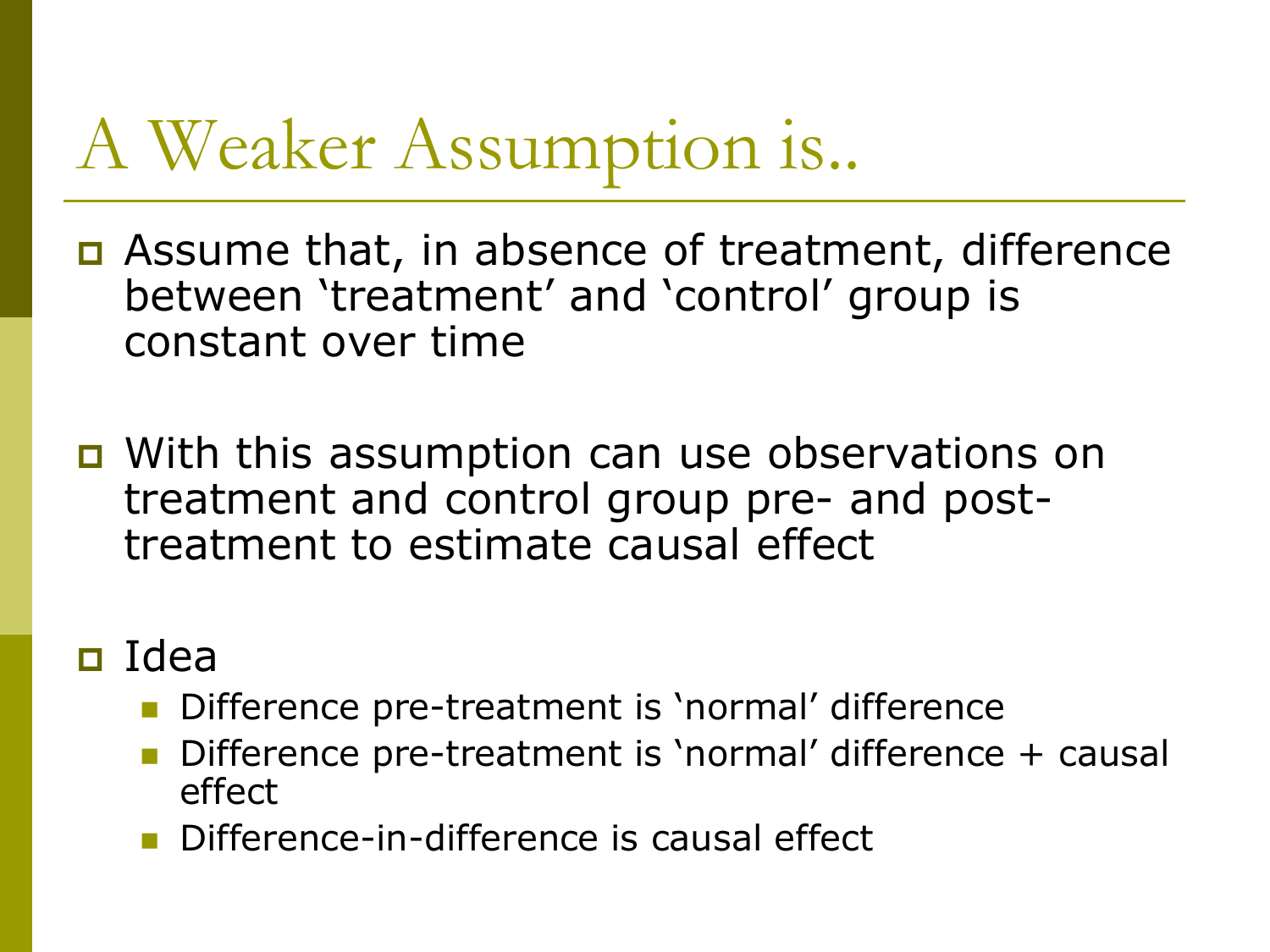# A Graphical Representation



Time

 $A - B =$  Standard differences estimator

y

- $C B =$  Counterfactual 'normal' difference
- A C = Difference-in-Difference Estimate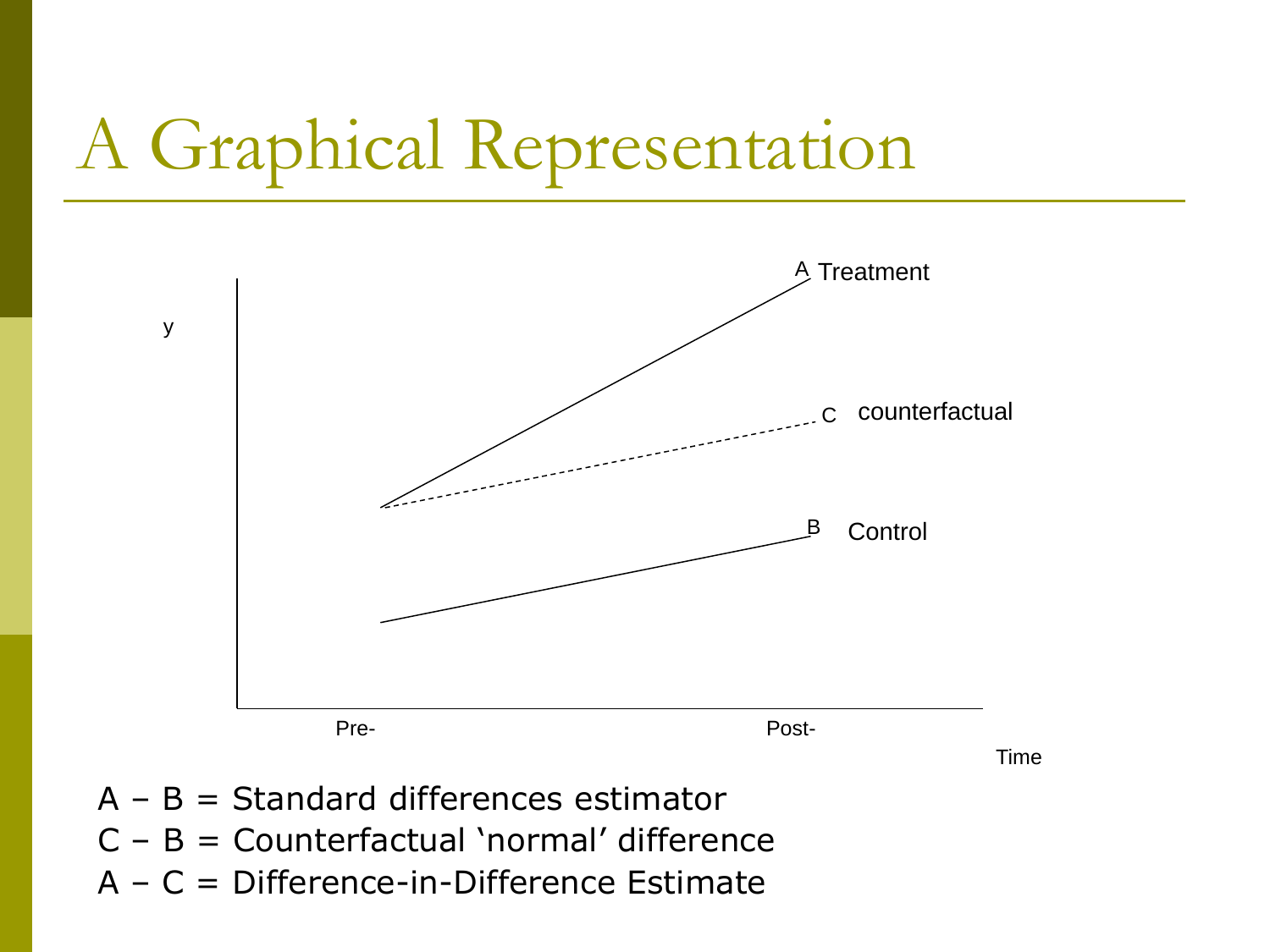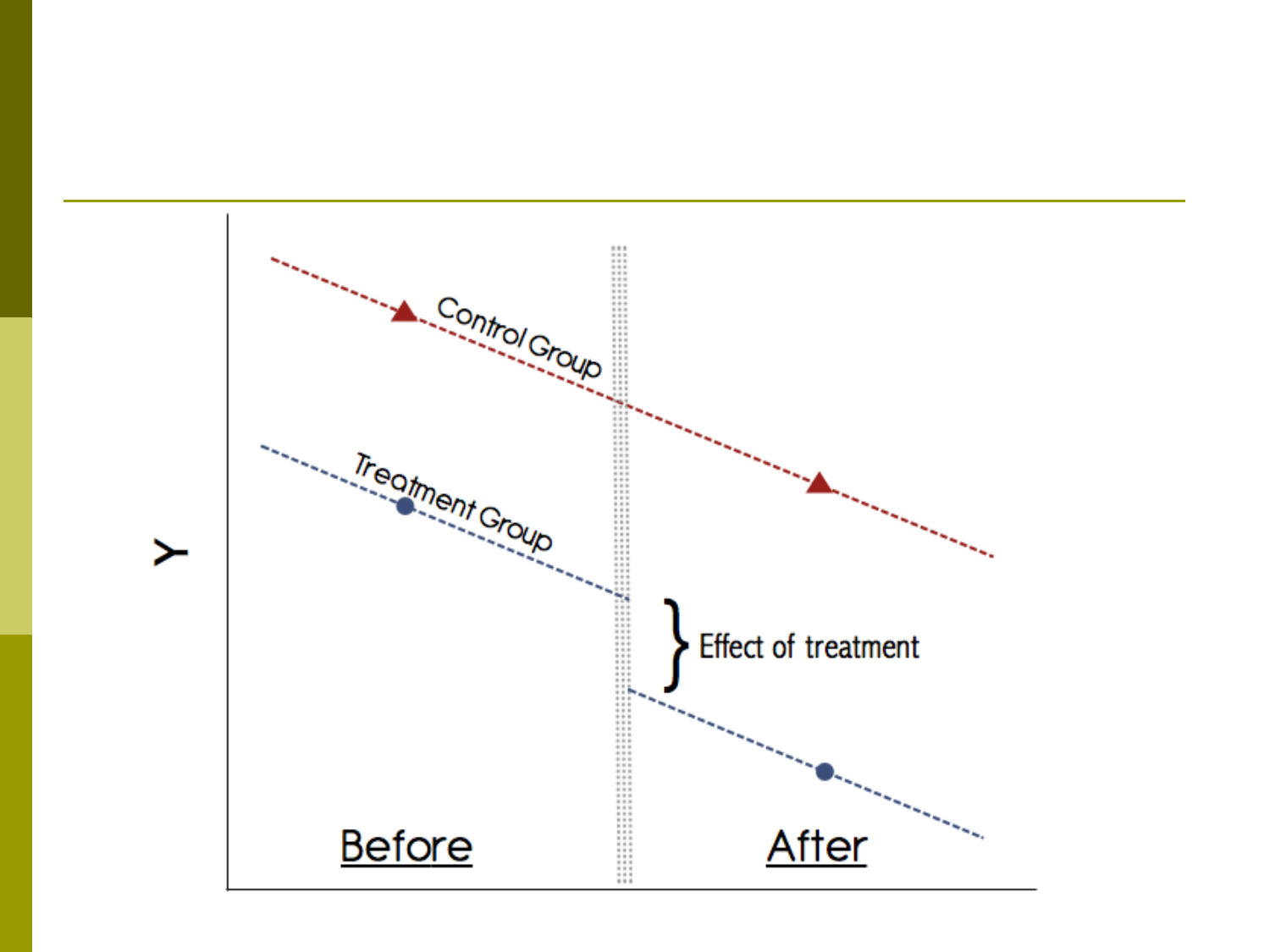# Assumption of the D-in-D estimate

- D-in-D estimate assumes trends in outcome variables the same for treatment and control groups
	- **Fixed difference over time**
	- **This is not testable because we never observe** the counterfactual
- □ Is this reasonable?
	- **Notainal Exercise Seriods can't do anything**
	- **Nota Mith more periods can see if control and** treatment groups 'trend together'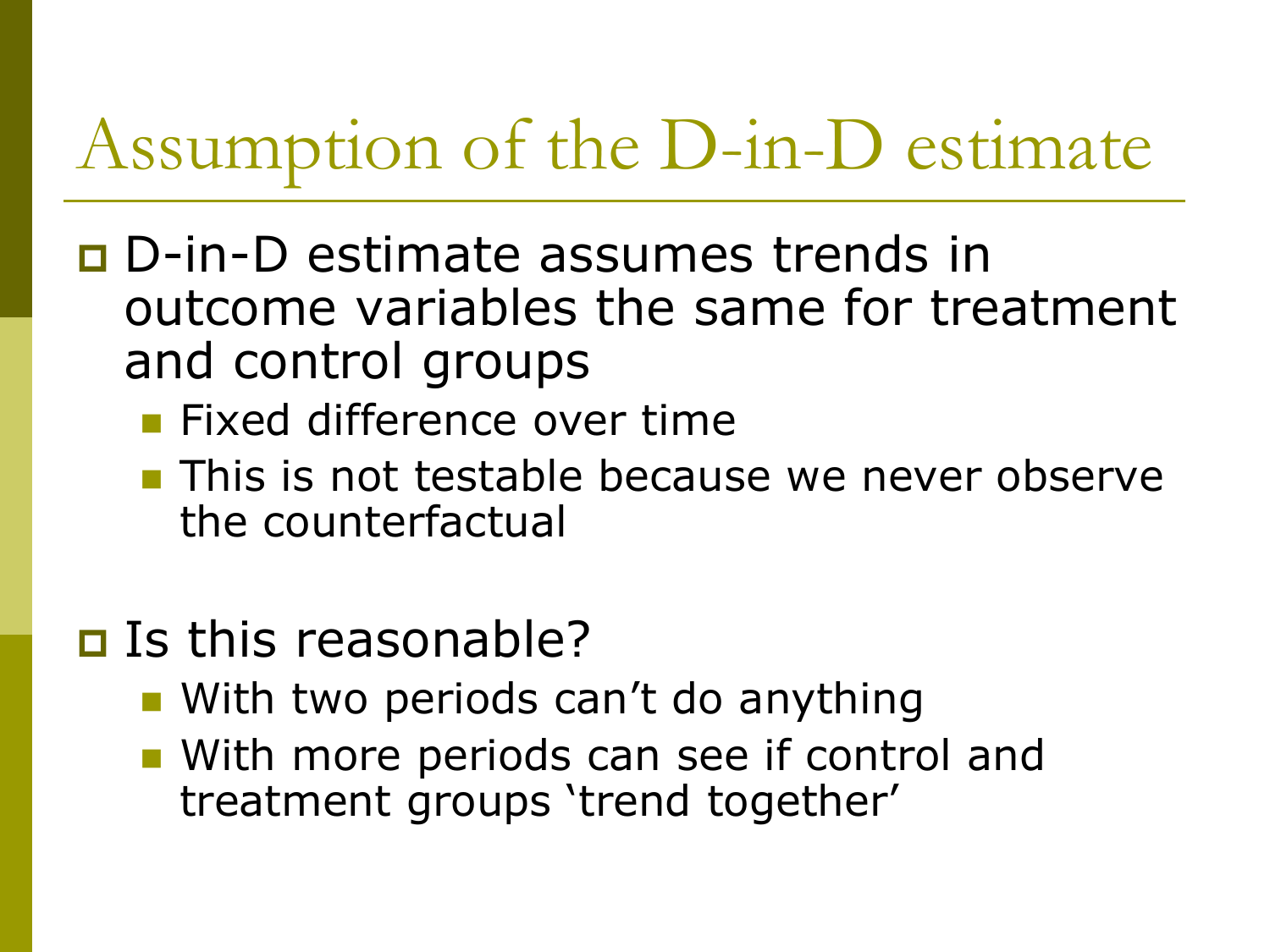#### Some Notation

Define:

 $\mu_{it} = E(y_{it})$ Where  $i=0$  is control group,  $i=1$  is treatment Where  $t=0$  is pre-period,  $t=1$  is post-period

 Standard 'differences' estimate of causal effect is estimate of:

 $\mu_{11} - \mu_{01}$ 

 'Differences-in-Differences' estimate of causal effect is estimate of:

$$
(\mu_{11} - \mu_{01}) - (\mu_{10} - \mu_{00})
$$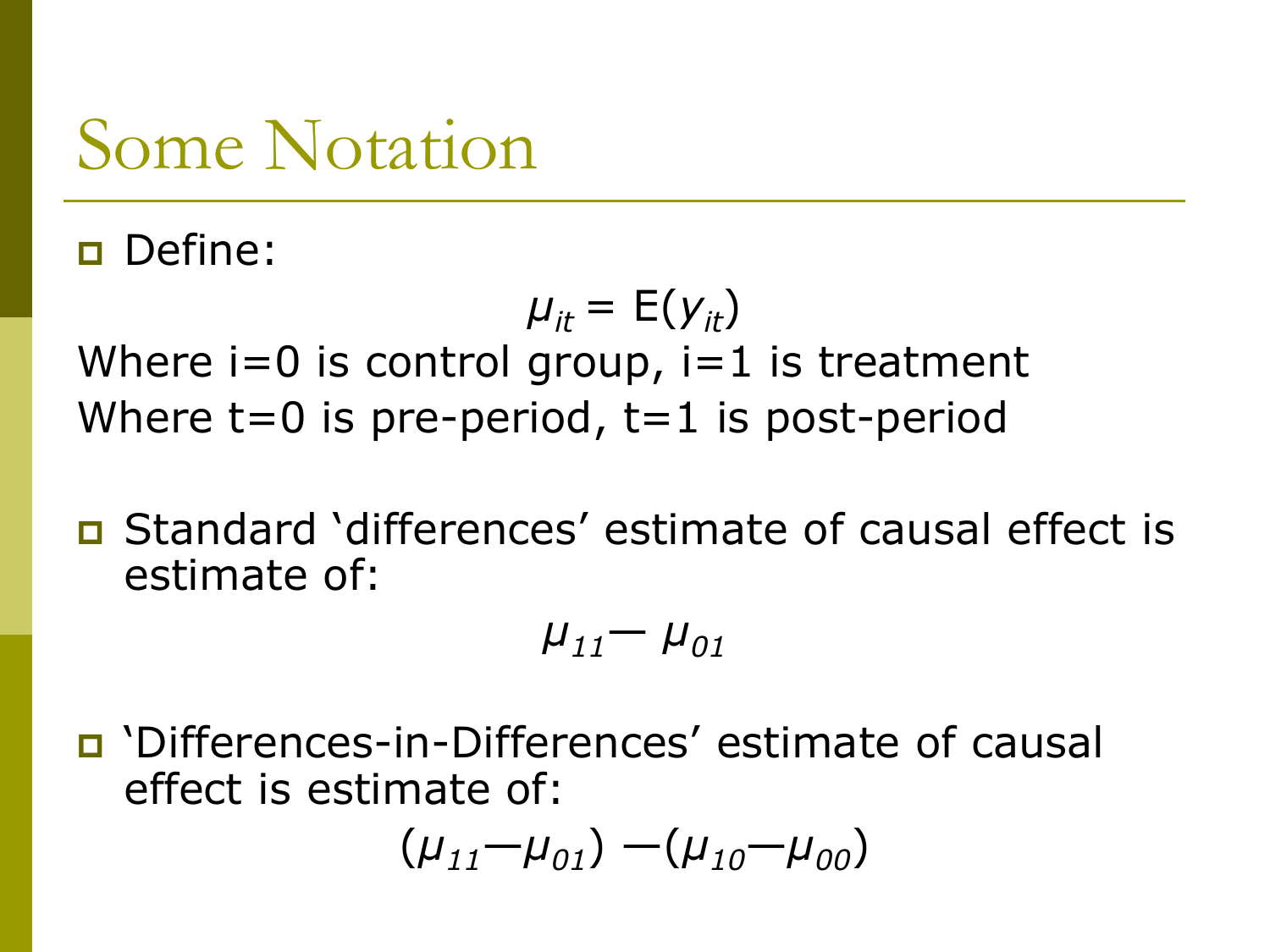#### How to estimate?

Can write D-in-D estimate as:

$$
(\mu_{11} - \mu_{10}) - (\mu_{01} - \mu_{00})
$$
\nBefore-After difference for Before-After difference for 'treatment' group 'control' group

 This is simply the difference in the change of treatment and control groups so can estimate as:

$$
\Delta y_i = \beta(\Delta X_i) + \Delta \varepsilon_i
$$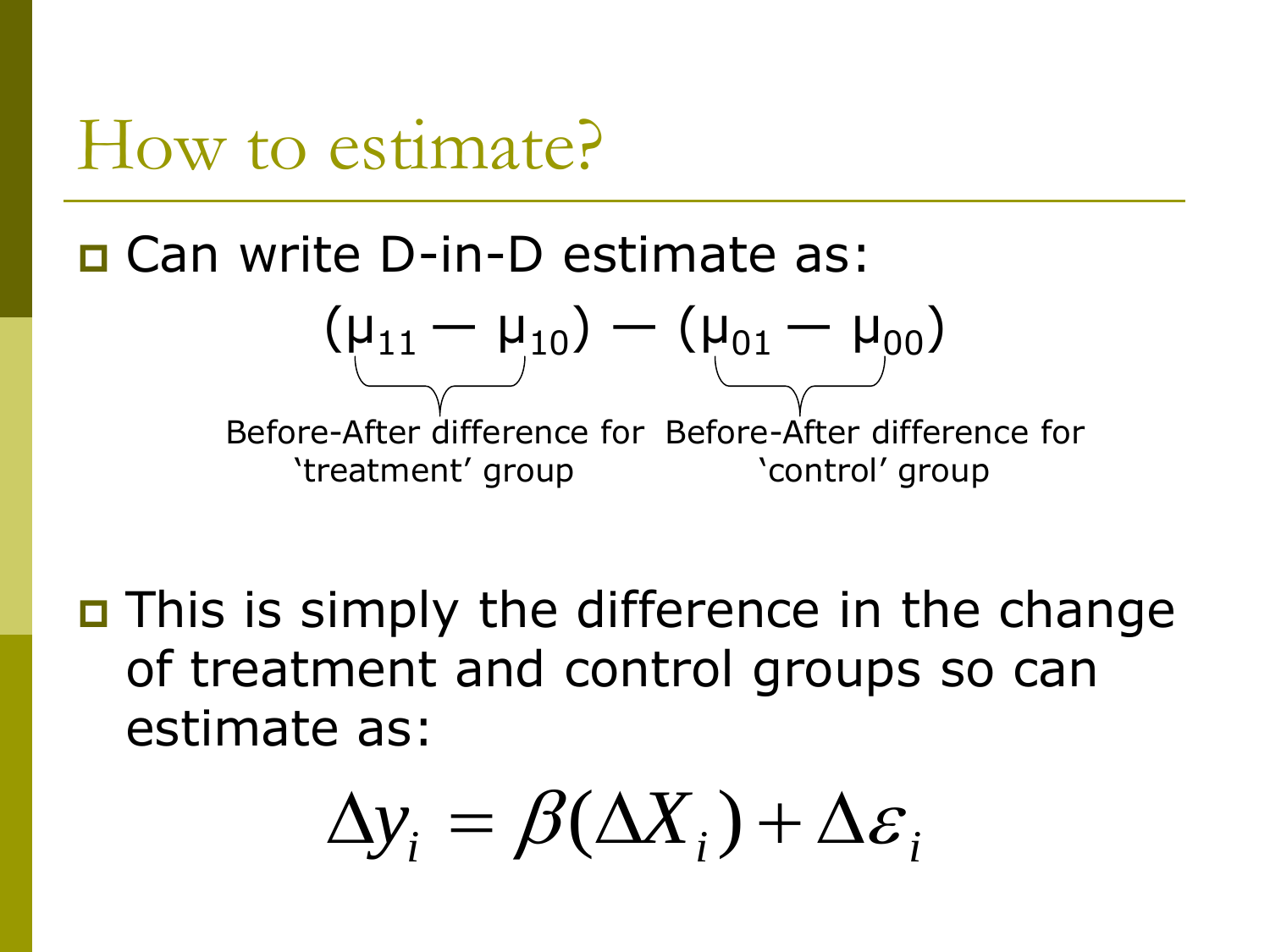

 This is simply 'differences' estimator applied to the difference

 $\Box$  To implement this need to have repeat observations on the same individuals

 $\Box$  May not have this – individuals observed pre- and post-treatment may be different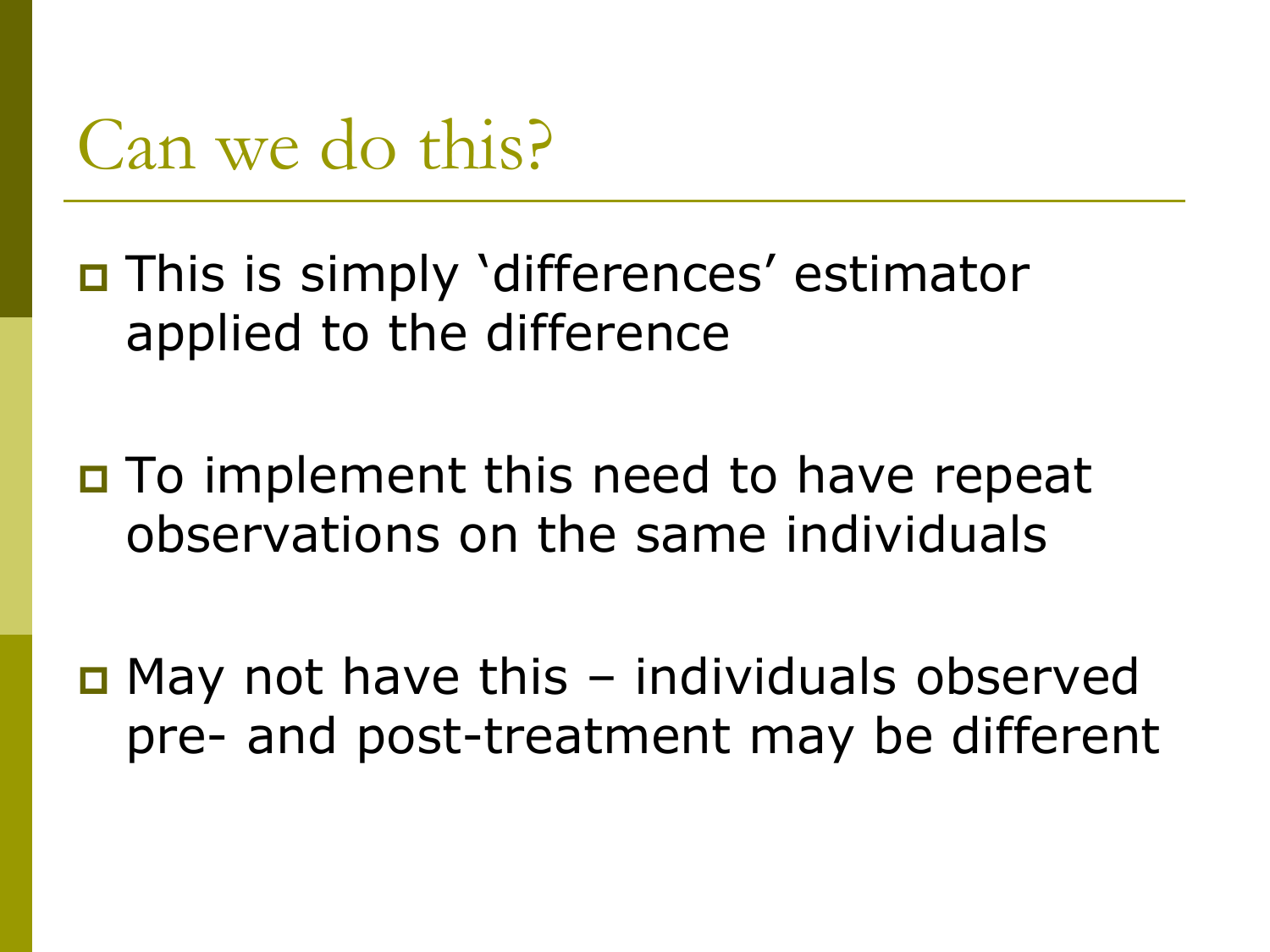#### In this case can estimate….

# $\beta_0 + \beta_1 X_i + \beta_2 T_i + \beta_3 X_i$ \*  $y_{it} = \beta_0 + \beta_1 X_i + \beta_2 T_t + \beta_3 X_i * T_t + \varepsilon_{it}$

Main effect of Treatment group

(in before period because T=0)

Main effect of the After period

(for control group because  $X=0$ )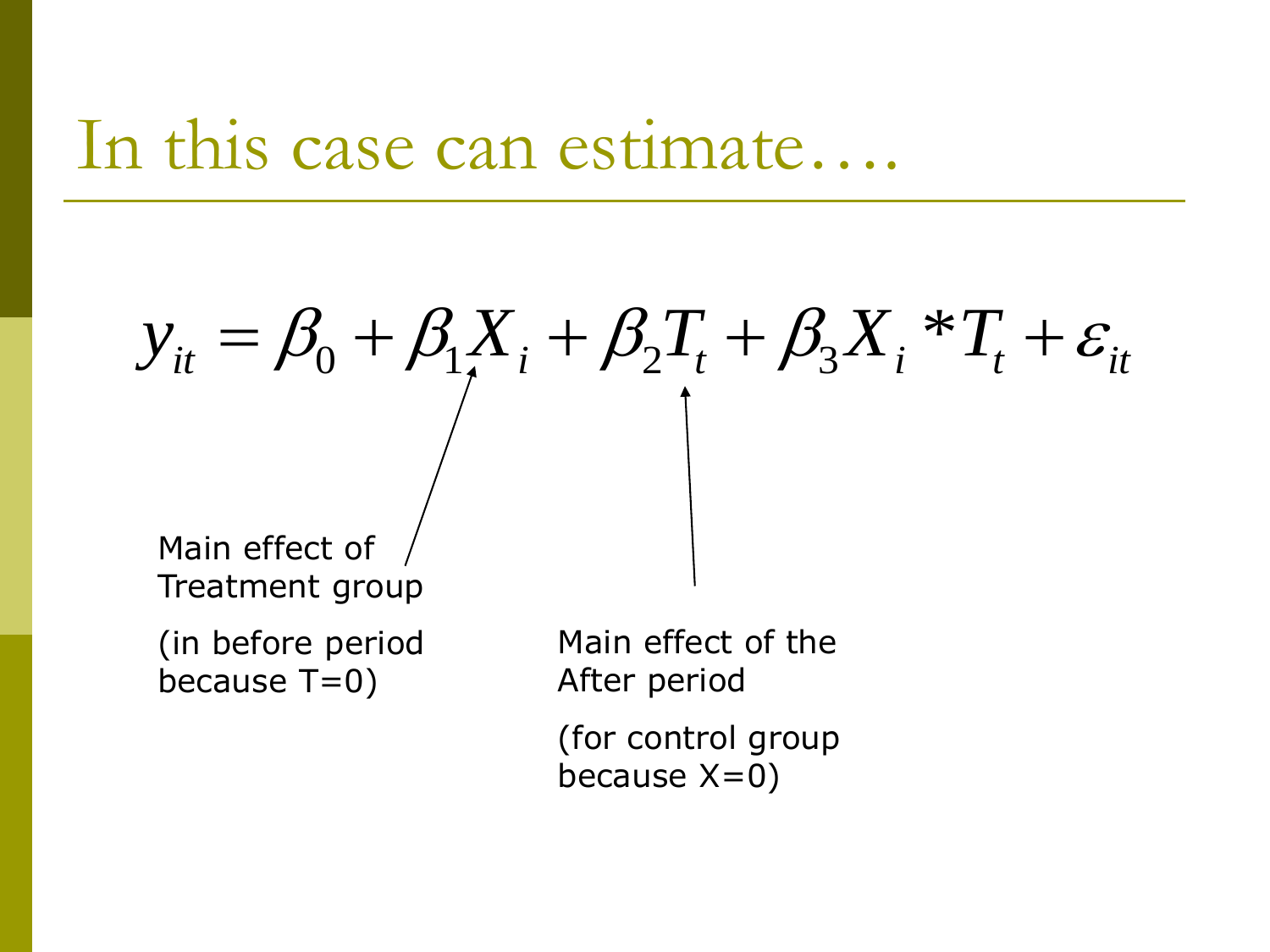#### D-in-D estimate

#### $\Box$  D-in-D estimate is estimate of β<sub>3</sub> **D** why is this?

$$
p \lim \hat{\beta}_0 = \mu_{00}
$$
  
\n
$$
p \lim \hat{\beta}_1 = \mu_{10} - \mu_{00}
$$
  
\n
$$
p \lim \hat{\beta}_2 = \mu_{01} - \mu_{00}
$$
  
\n
$$
p \lim \hat{\beta}_3 = (\mu_{11} - \mu_{01}) - (\mu_{10} - \mu_{00})
$$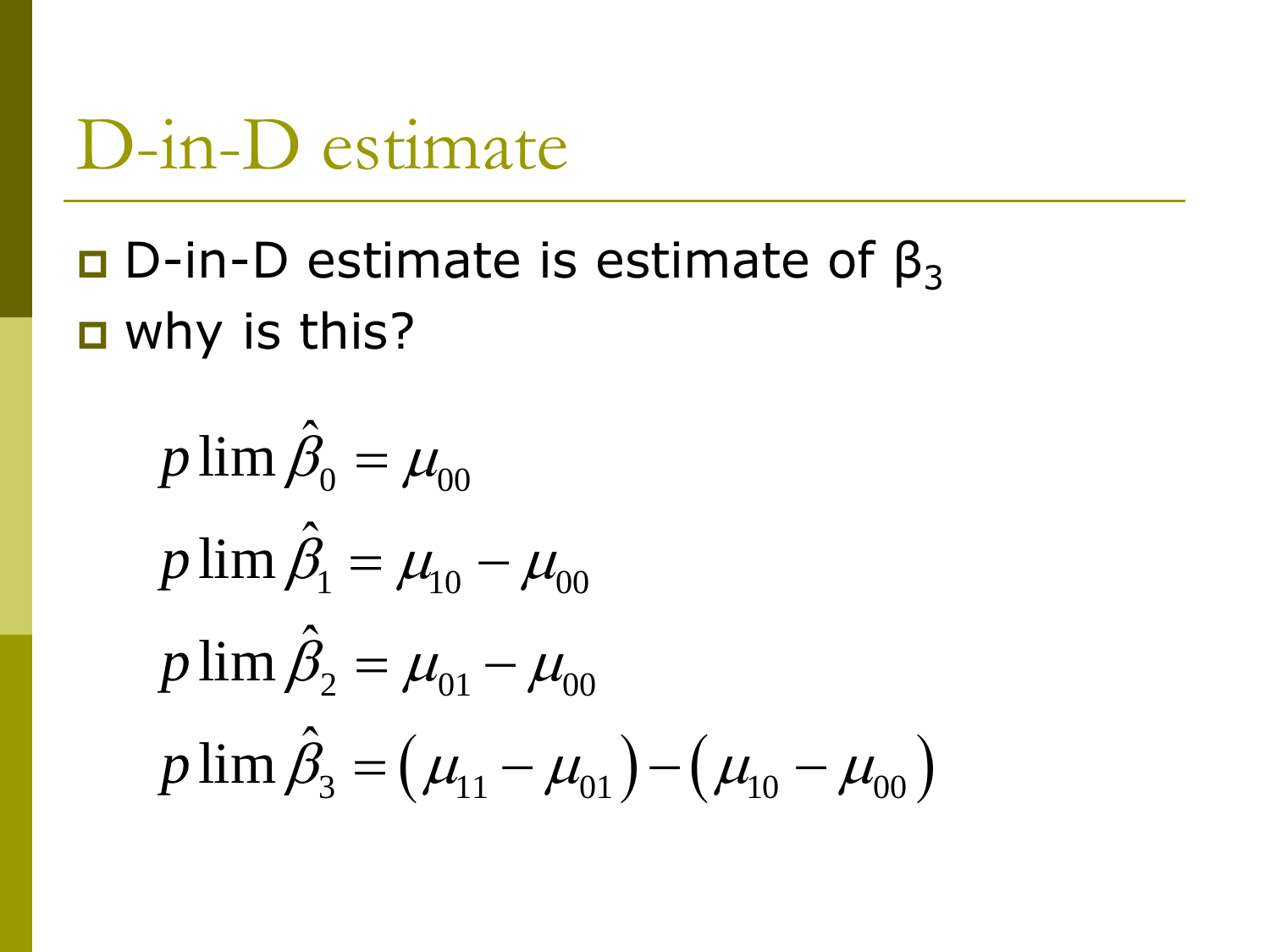#### A Comparison of the Two Methods

- **D** Where have repeated observations could use both methods
- **D** Will give same parameter estimates
- **But will give different standard errors** 
	- 'levels' version will assume residuals are independent unlikely to be a good assumption
	- **Can deal with this by clustering by group (imposes a** covariance structure within the clustering variable)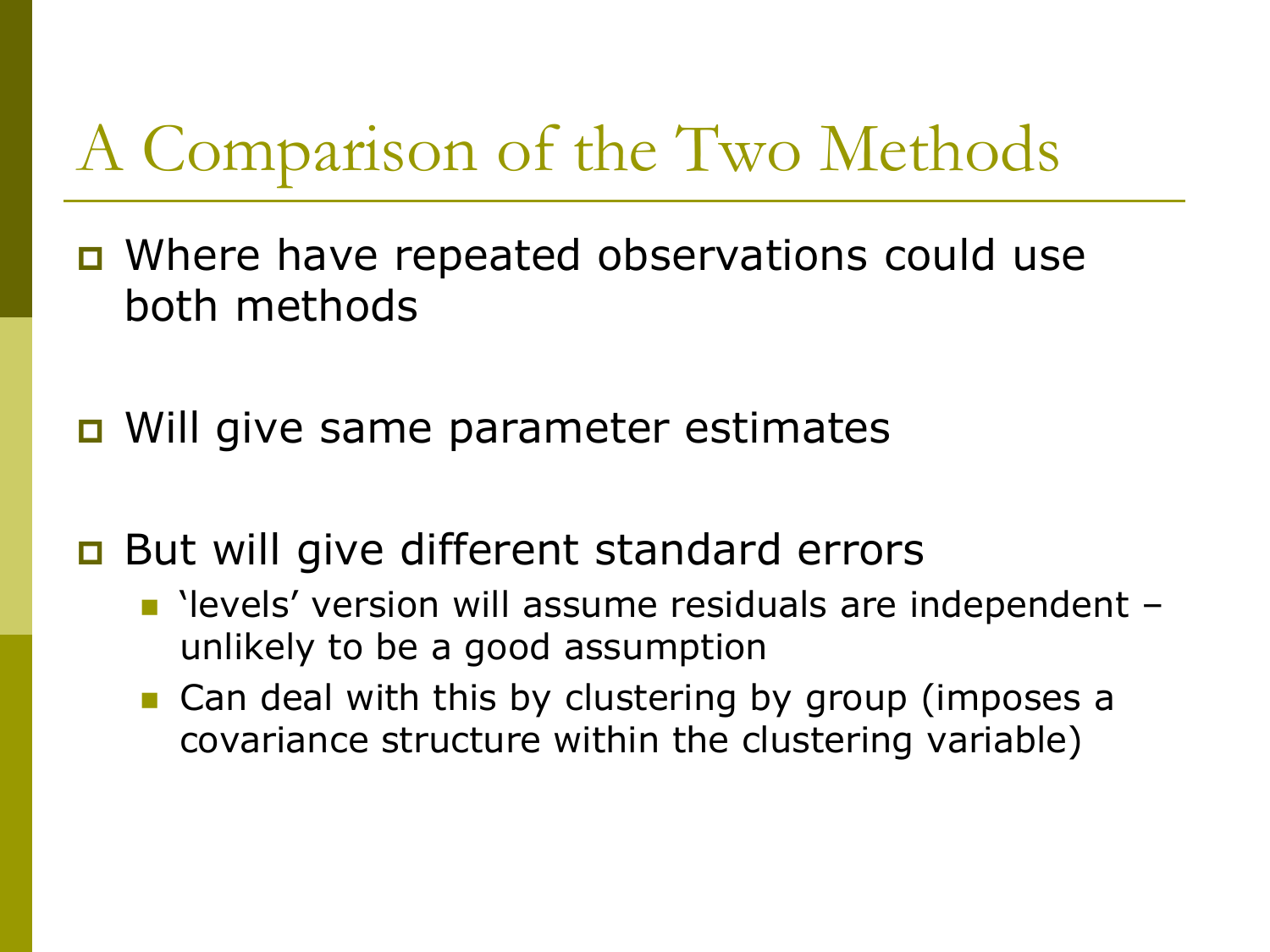# Recap: Assumptions for Diff-in-Diff

#### **D** Additive structure of effects.

- We are imposing a linear model where the group or time specific effects only enter additively.
- **D** No spillover effects
	- **The treatment group received the treatment** and the control group did not
- Parallel time trends:
	- **If** there are fixed differences over time.
	- If there are differences that vary over time then our second difference will still include a time effect.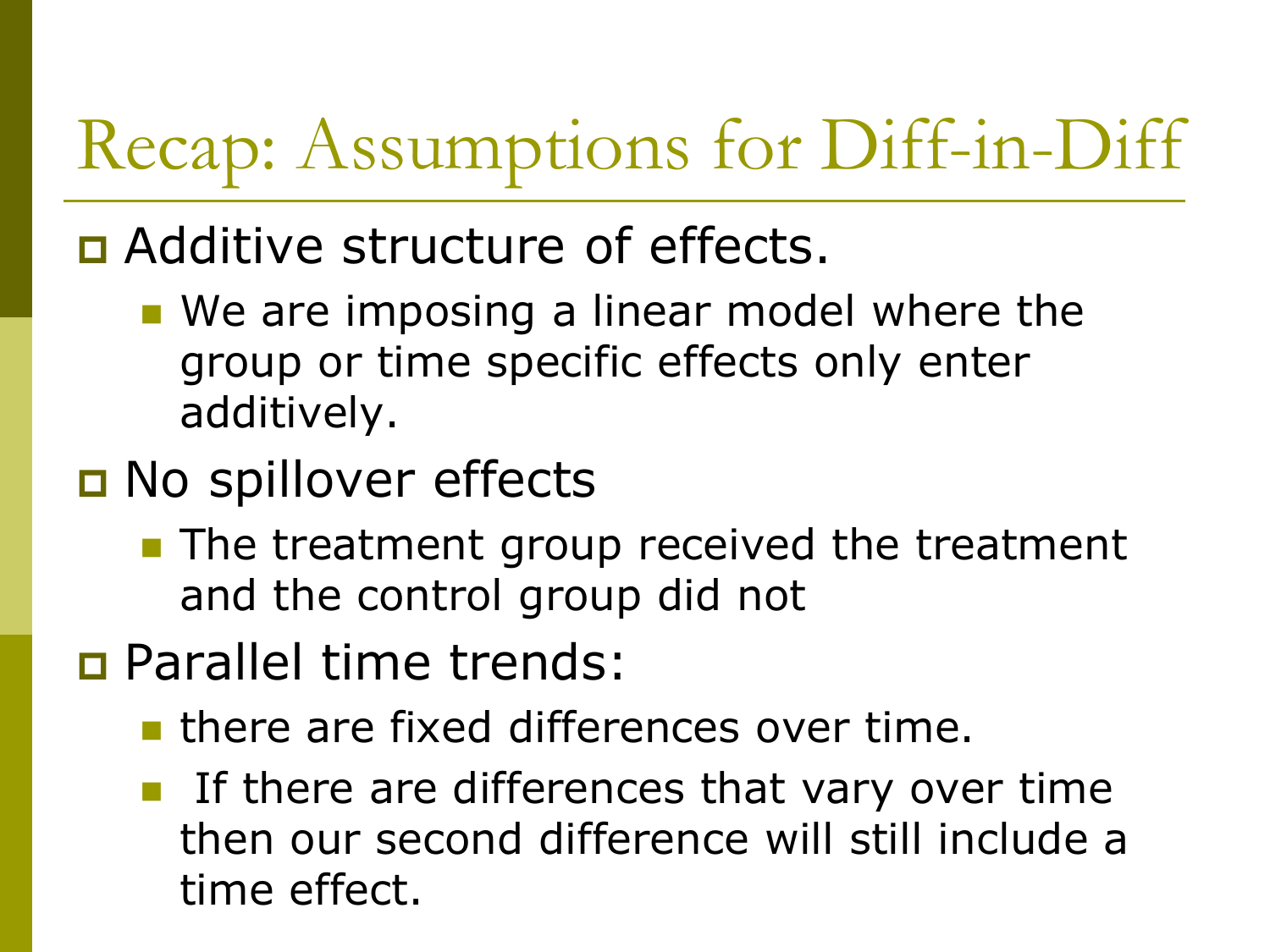# Issue 1: Other Regressors

**□ Can put in other regressors just as usual** 

- **I** think about way in which they enter the estimating equation
- E.g. if level of W affects level of y then should include ΔW in differences version

**□ Conditional comparisons might be useful if** you think some groups may be more comparable or have different trends than others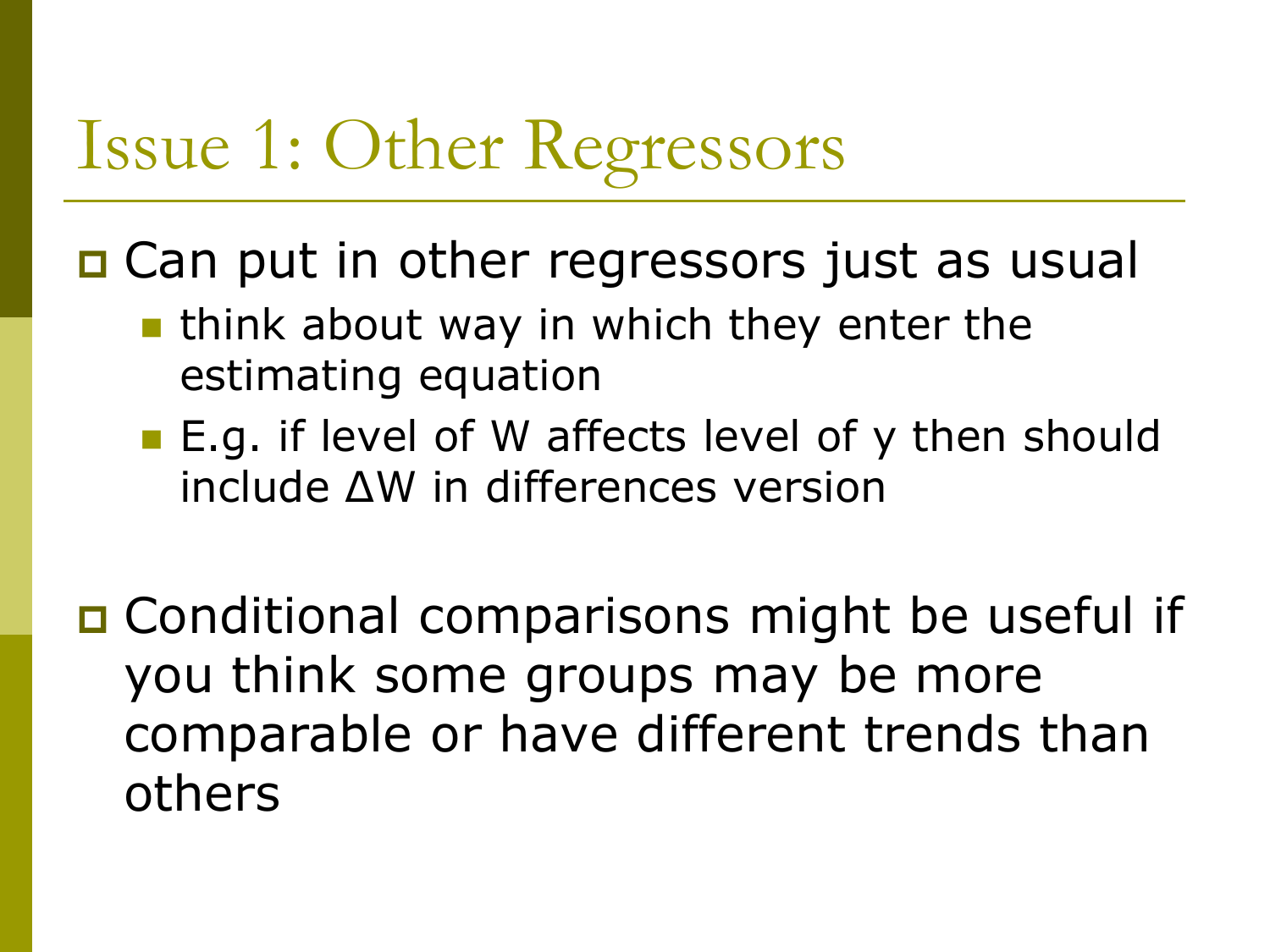Issue 2: Differential Trends in Treatment and Control Groups

- Key assumption underlying validity of Din-D estimate is that differences between treatment and control group would have remained constant in absence of treatment
	- **Can never test this**
	- **Nota Up 10 Mith only two periods can get no idea of** plausibility
	- But can with more than two periods